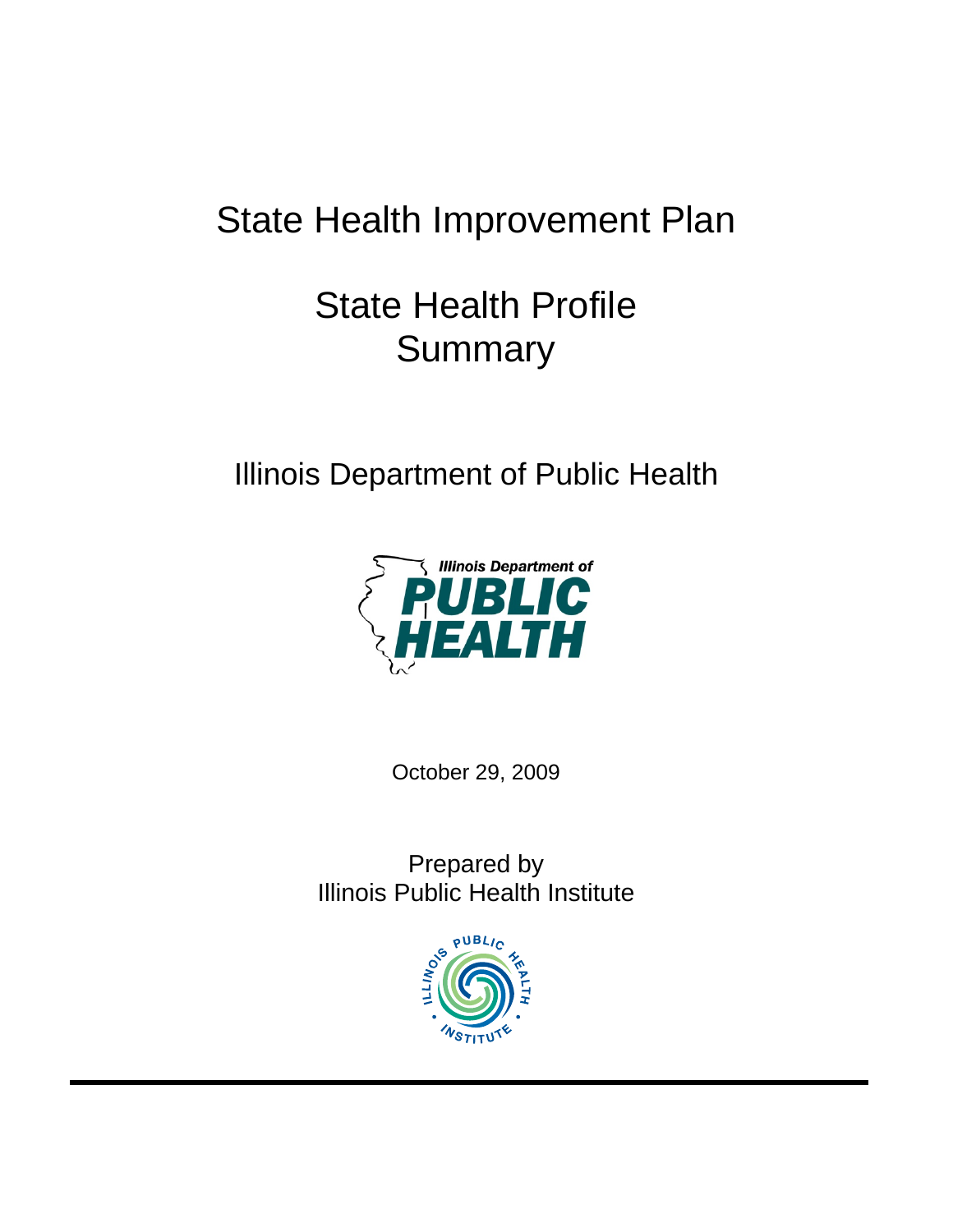### **Introduction to the Summary**

This report provides a summary of the information contained in the full State Health Profile, developed to inform the 2009/2010 State Health Improvement Planning process.

The information in the Summary is organized according to the health statusrelated Strategic Issue identified in the 2007 State Health Improvement Plan (Access, Obesity, Physical Activity, Violence and Alcohol, Tobacco and Other Drugs). In addition, information regarding the Disparities Strategic Issue is embedded throughout this summary through the presentation of health data disaggregated by race, gender, education, income and geography. The Introduction to the full Profile is included below for reference. The intention of the Summary document is to provide a more focused view of the data in the larger Profile.

### **Introduction to the Full Profile**

As part of the 2007 Illinois State Health Improvement Plan (SHIP), the State Health Profile was constructed to be a kind of "report card" regarding the health of the population in Illinois. The Profile was designed with the input of the members of the 2005-2007 State Health Improvement Plan Team, representing organizations from many of the sectors that comprise the public health system in Illinois.

The indicators were chosen through an iterative process that utilized multiple rounds of prioritization of health conditions and associated measures of morbidity, mortality and risk factors to arrive at a final list of 65 indicators. The various committees and individuals who participated in these processes also functioned under the assumption that, to the greatest degree possible, data should be sought that could be disaggregated by social factors known to be associated with differential health outcomes (these include race, ethnicity, education, income, gender and geography). The SHIP Team recognized that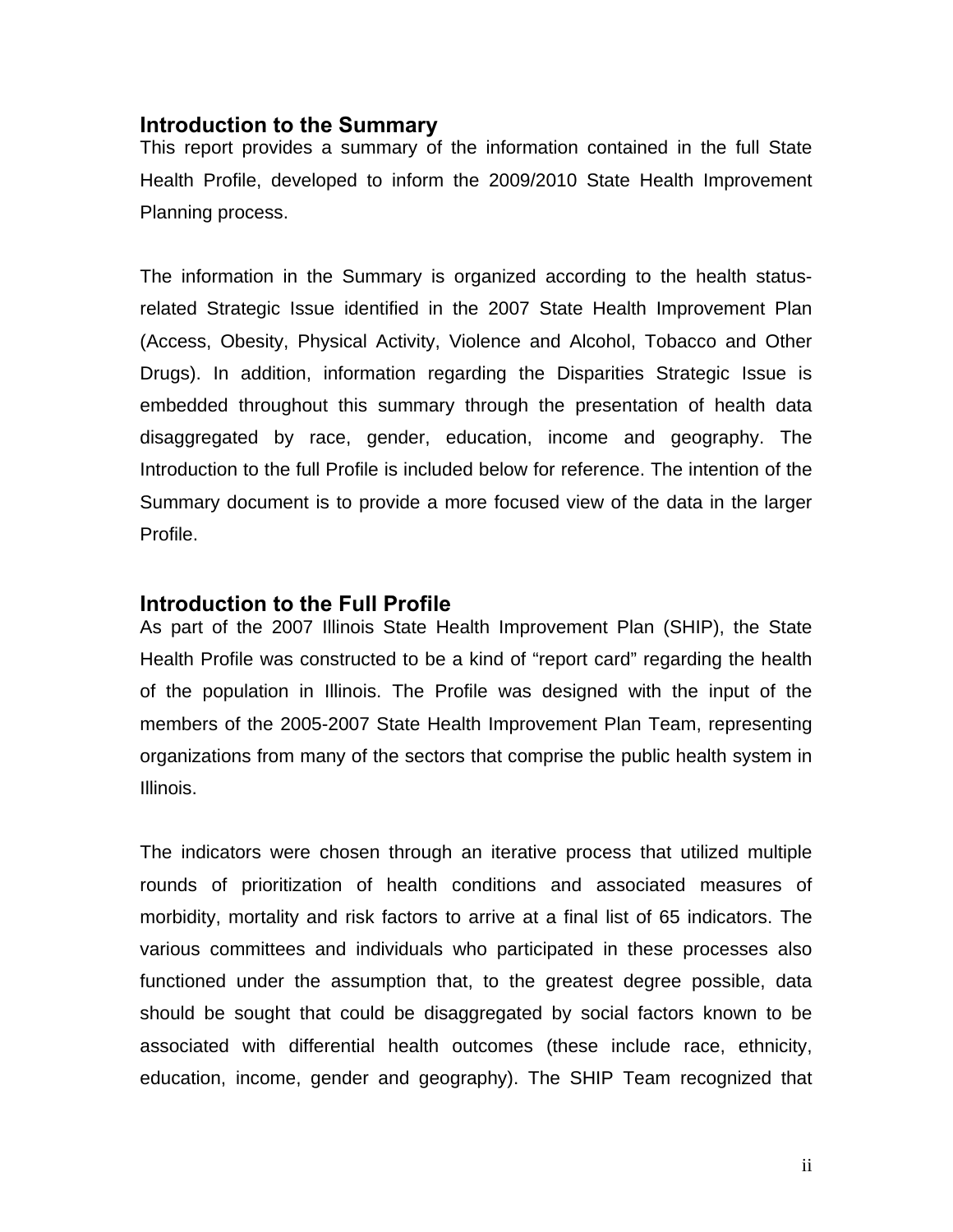there are certainly other important factors and supports improvement in the collection, analysis and dissemination of health data that can be segmented by these additional categories but was faced with the paucity of such data at this time. In addition to assisting the SHIP Team in identifying priority health conditions, the Profile helped to surface data gaps as a concern that ultimately became a Strategic Issue in the 2007 SHIP.

This iteration of the Profile highlighted, once again, a related issue, that of the *fragmentation* of the data systems. This difficulty bears directly on questions regarding the availability of data to elements of the public health system including organizations and government entities for planning and evaluation purposes. The difficulty of finding reliable, publicly-accessible, Illinois-specific data for each of the indicators, across all age groups and disaggregated for the various social factors and further, bringing all the resulting data into a common framework for graphical expression for comparative purposes, would be hard to overstate. No less than 14 separate sources of data were utilized, many of which were sources of multiple databases multiplying the total number of sources several times. However, in addition to the difficulties enumerated above, it is important to note that Illinois' public health data system is remarkable in the degree of support over a relatively long period of time for data collection and dissemination *at the county level.* This is due primarily to the availability of Behavioral Risk Factor data at the county level going back to the early 1990's. Few other states have such a long and consistent set of data and the usefulness of the Profile as well as other public health planning efforts throughout the state are greatly enhanced by this robust dataset.

In addition to the social disaggregations, the 2007 Team directed that comparative national data be sought wherever possible and that the Healthy People 2010 goals and objectives be used for comparison purposes and as an organizing framework. The Profile therefore includes 65 indicators grouped under 25 of the 28 Healthy People Focus Areas. In addition, data is presented for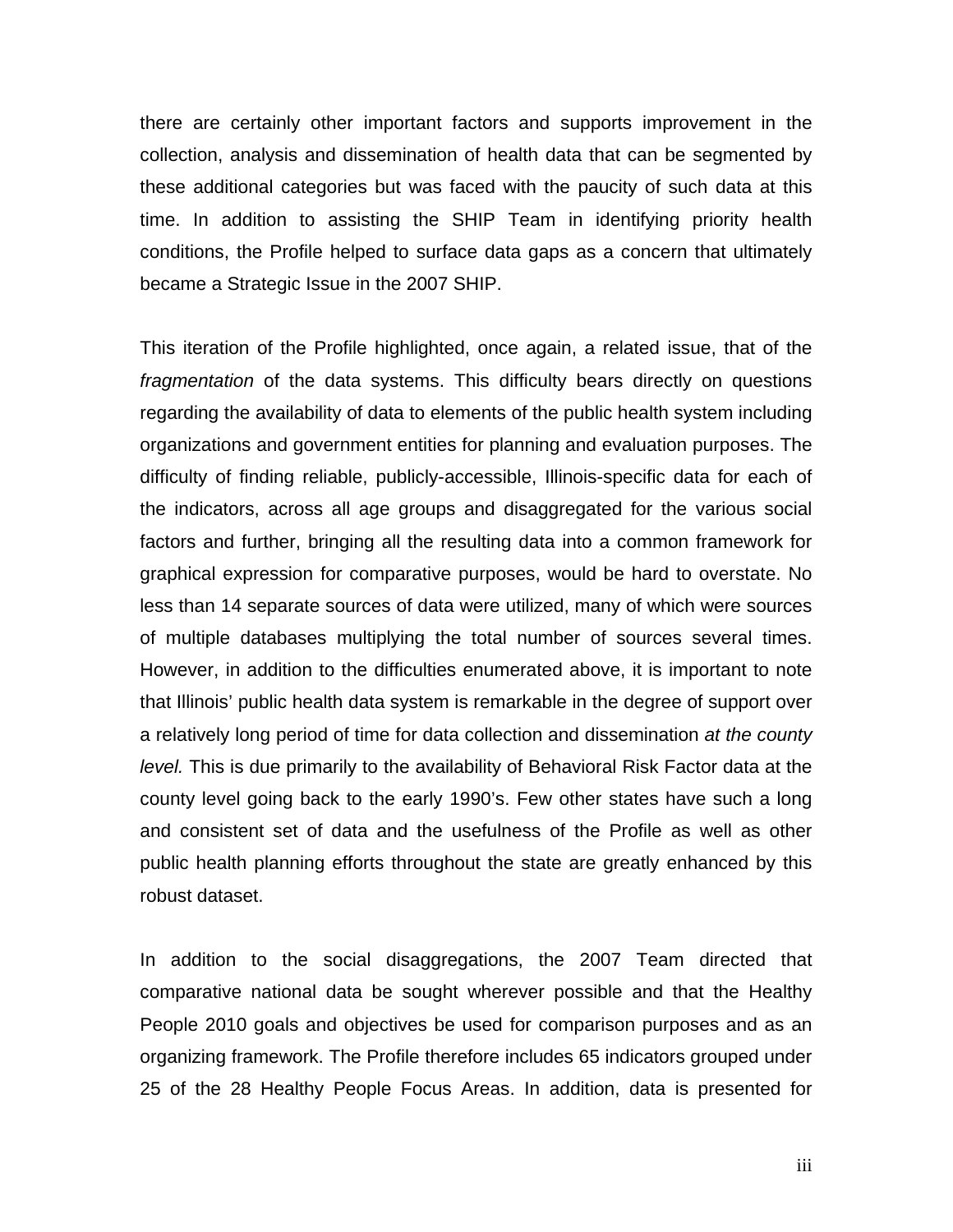leading causes of mortality and of years of potential life lost. For each indicator the Illinois estimate is compared to the US estimate and the Healthy People 2010 Target. Where available, the Illinois data is presented disaggregated for the social factors.

The current Profile adds two or three years of data points to the data presented in 2007, providing longer time trends for comparison for most indicators. This iteration of the Profile also benefitted from some data newly available since the previous report. These include new state-level data from the Youth Risk Behavior (YRBS) system after a prolonged absence of data and asthma data from the IDPH State of Asthma 2009.

We hope that the data contained here, while not exhaustive, will provide a set of lenses through which those involved in public health can view their work, their various publics and the future of population health in Illinois.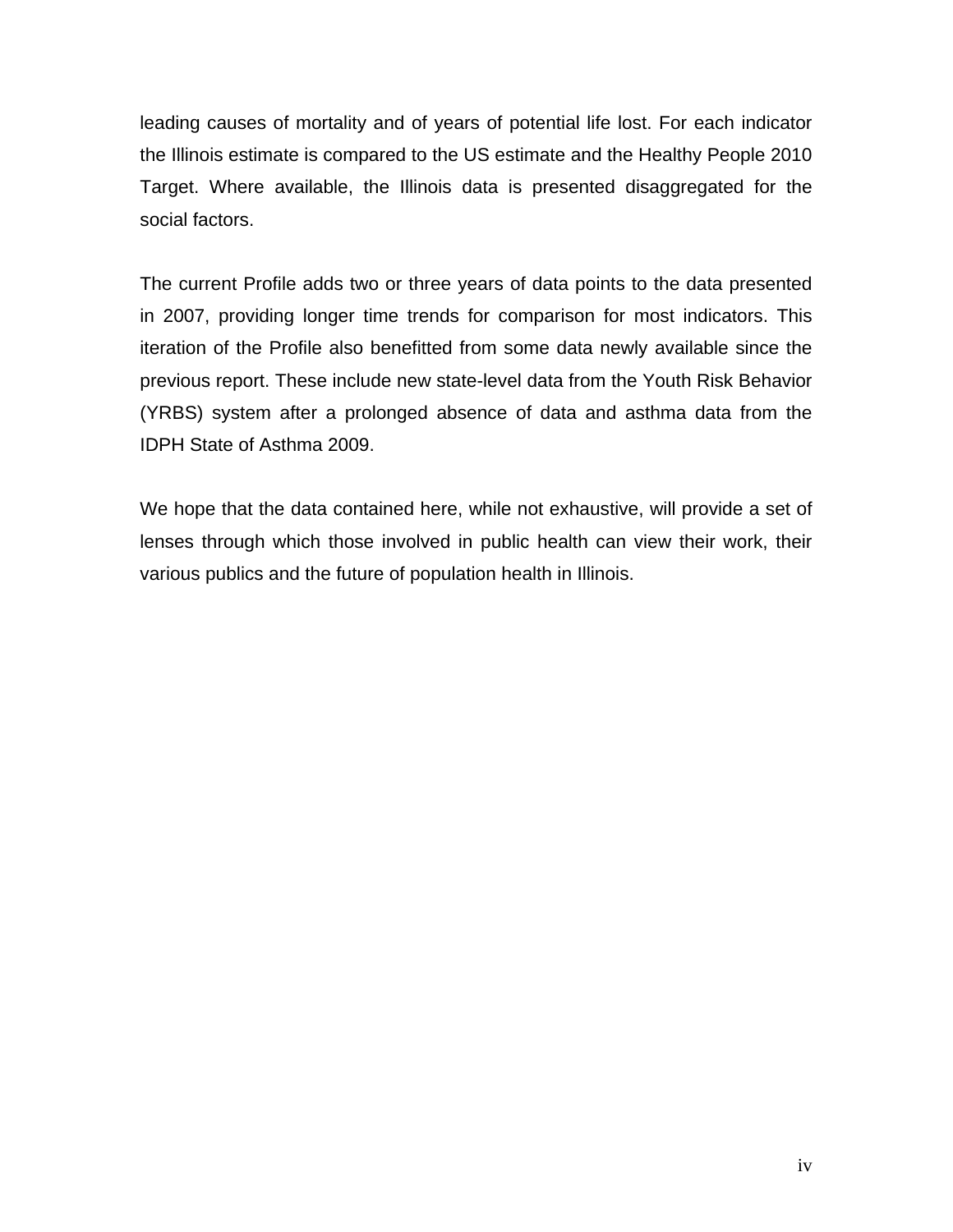

#### Leading Causes of Death- IL 2005 By Race Age Adjusted Mortality Rate Per 100,000

**Source: CDC Compressed Mortality File** 

The figure above presents data on the leading causes of mortality by race. The causes are ordered by their ranking when considering the total population.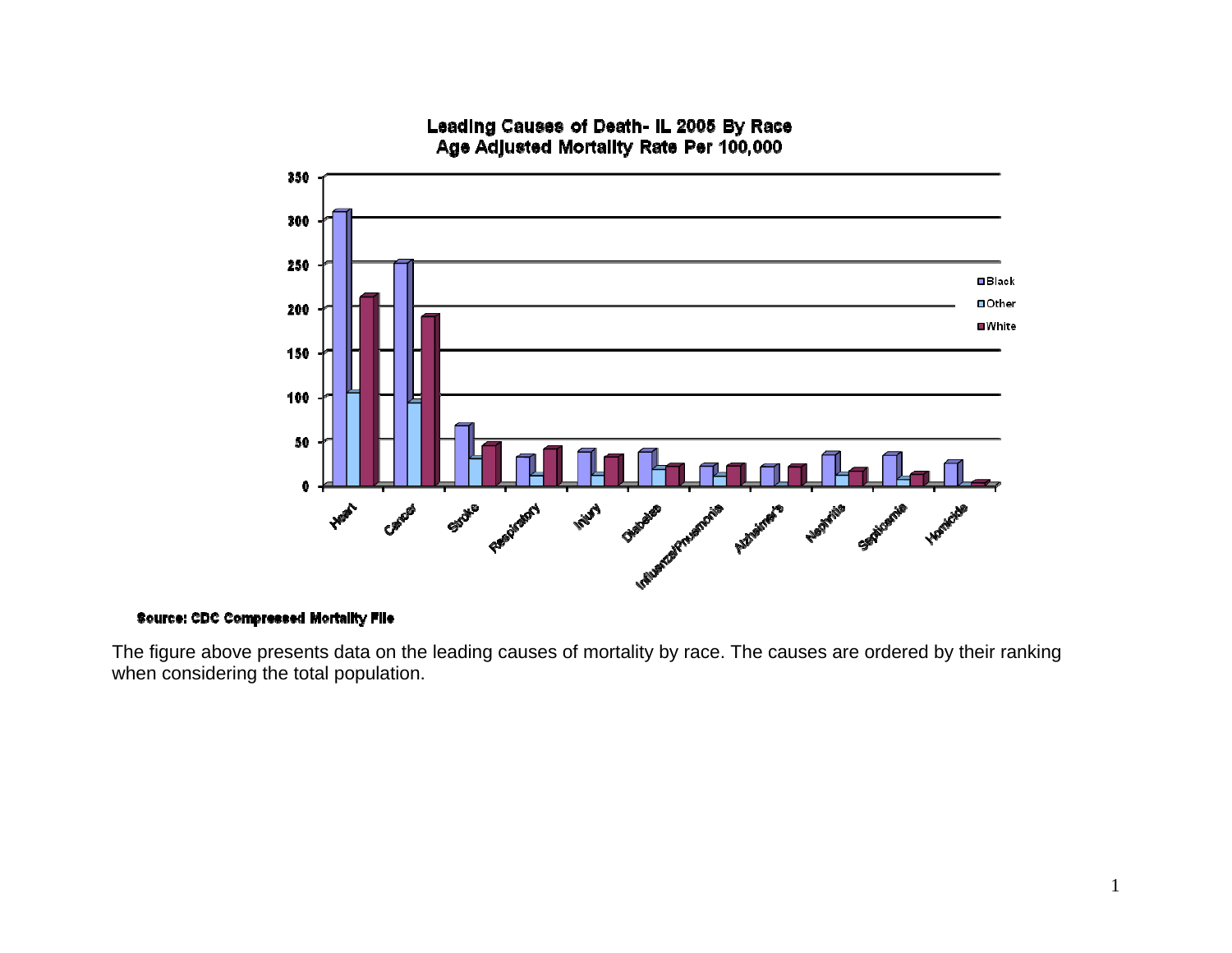

#### Leading Causes of Years of Potential Life Lost- IL 2005 By Race and Ethnicity Age Adjusted YPLL Rate Per 100,000

#### Source: CDC/WISQARS- National Center for Health Statistics Vital Statistics System.

The figure above presents data on the leading causes of potential life lost by race and ethnicity. The causes are ordered by their ranking when considering the total population. If data are missing for a race or ethnic category then the cause was not one of the ten leading causes for that demographic category.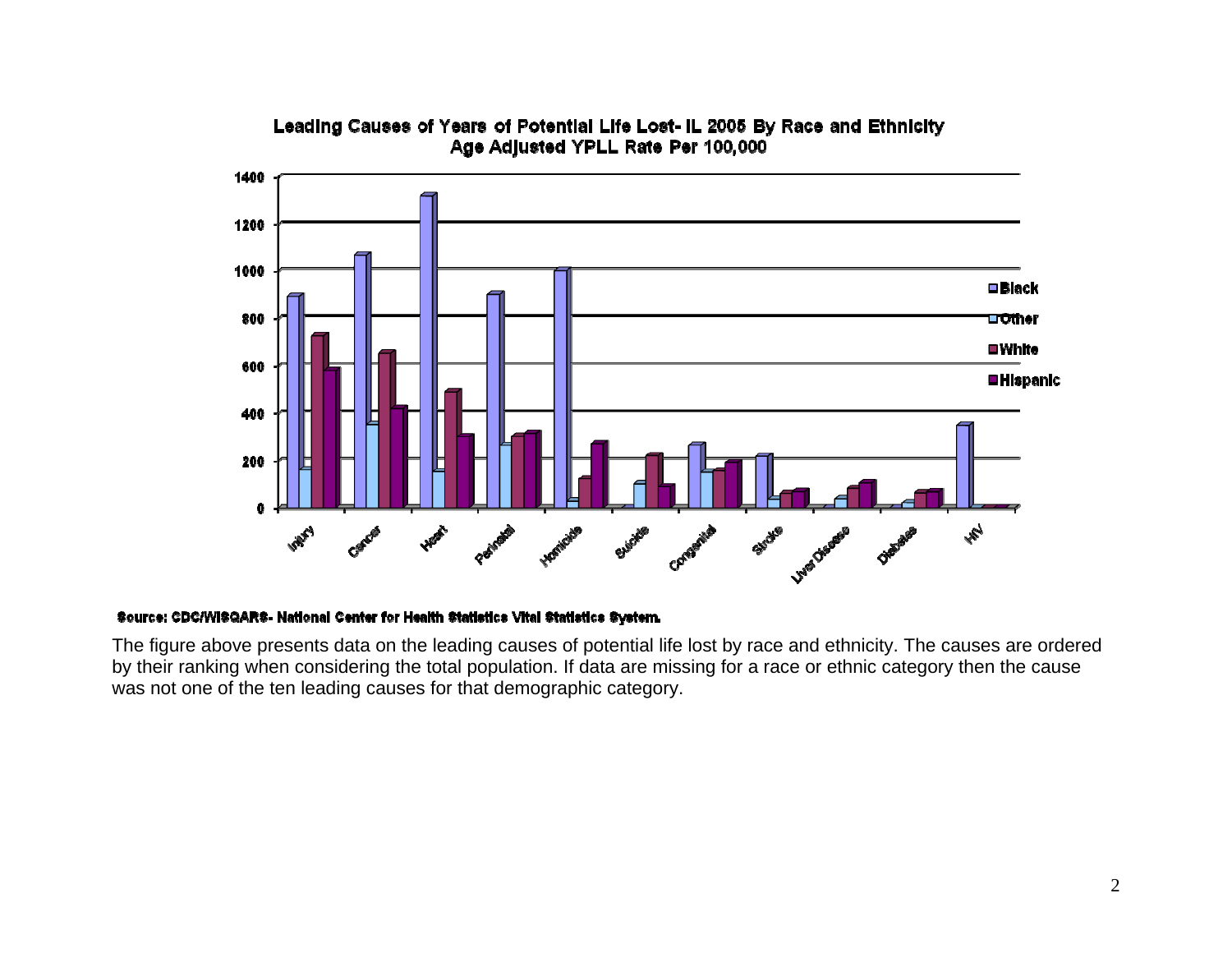

#### Leading Causes of Years of Potential Life Lost- IL 2005 By Gender Age Adjusted YPLL Rate Per 100,000

#### Source: CDC/WISQARS- National Center for Health Statistics Vital Statistics System.

The figure above presents data on the leading causes of potential life lost by gender. The causes are ordered by their ranking when considering the total population. If data are missing, then the cause was not one of the ten leading causes for that demographic category.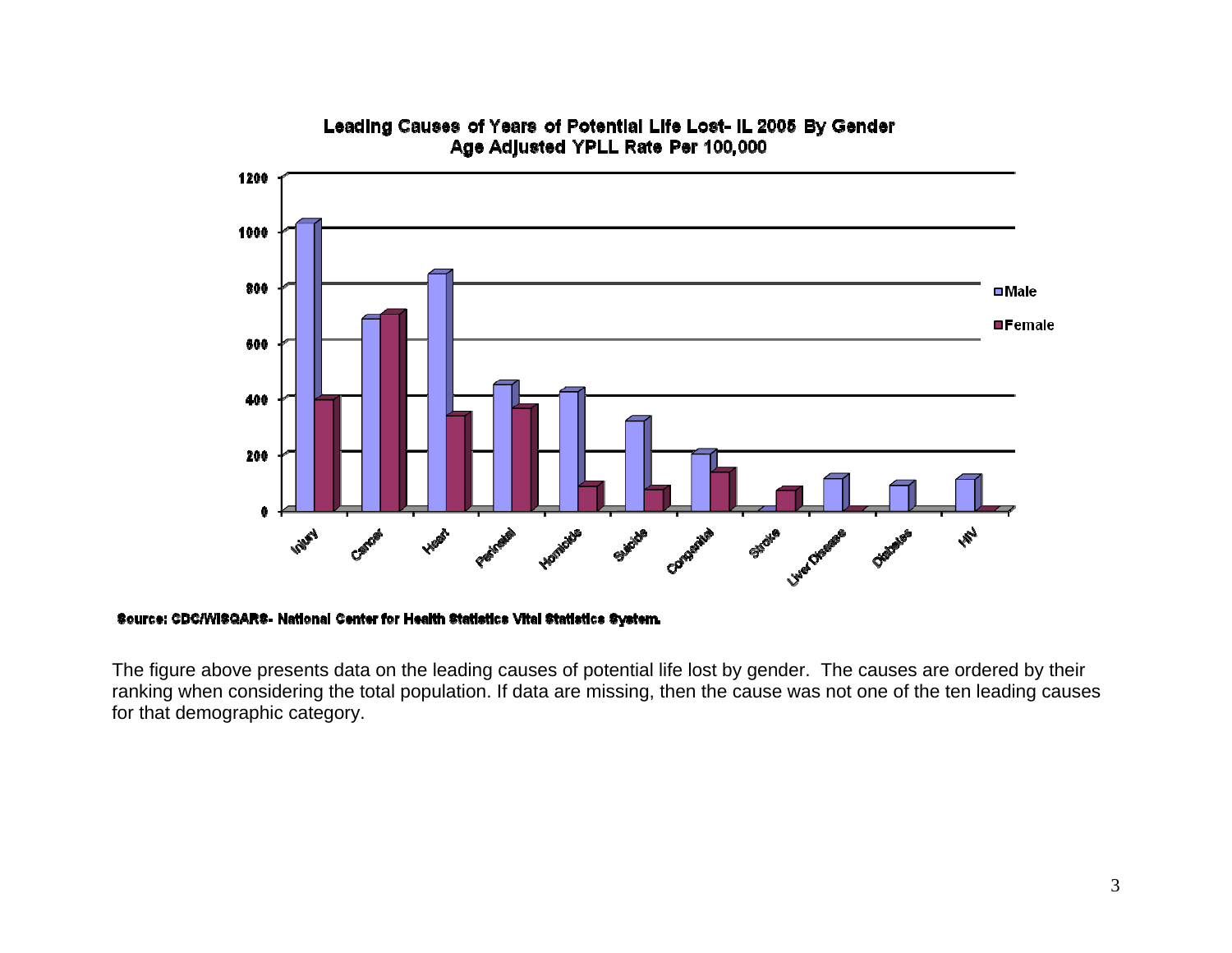#### **General Health**



• The percentage of Illinois adults reporting poor general health is similar the US percentage.



• Reports of poor general health follow a gradient by income with lower income residents more likely to report poor health.

• Non-white residents are more likely to report poor general.



• Reports of poor physical health follow a gradient by education.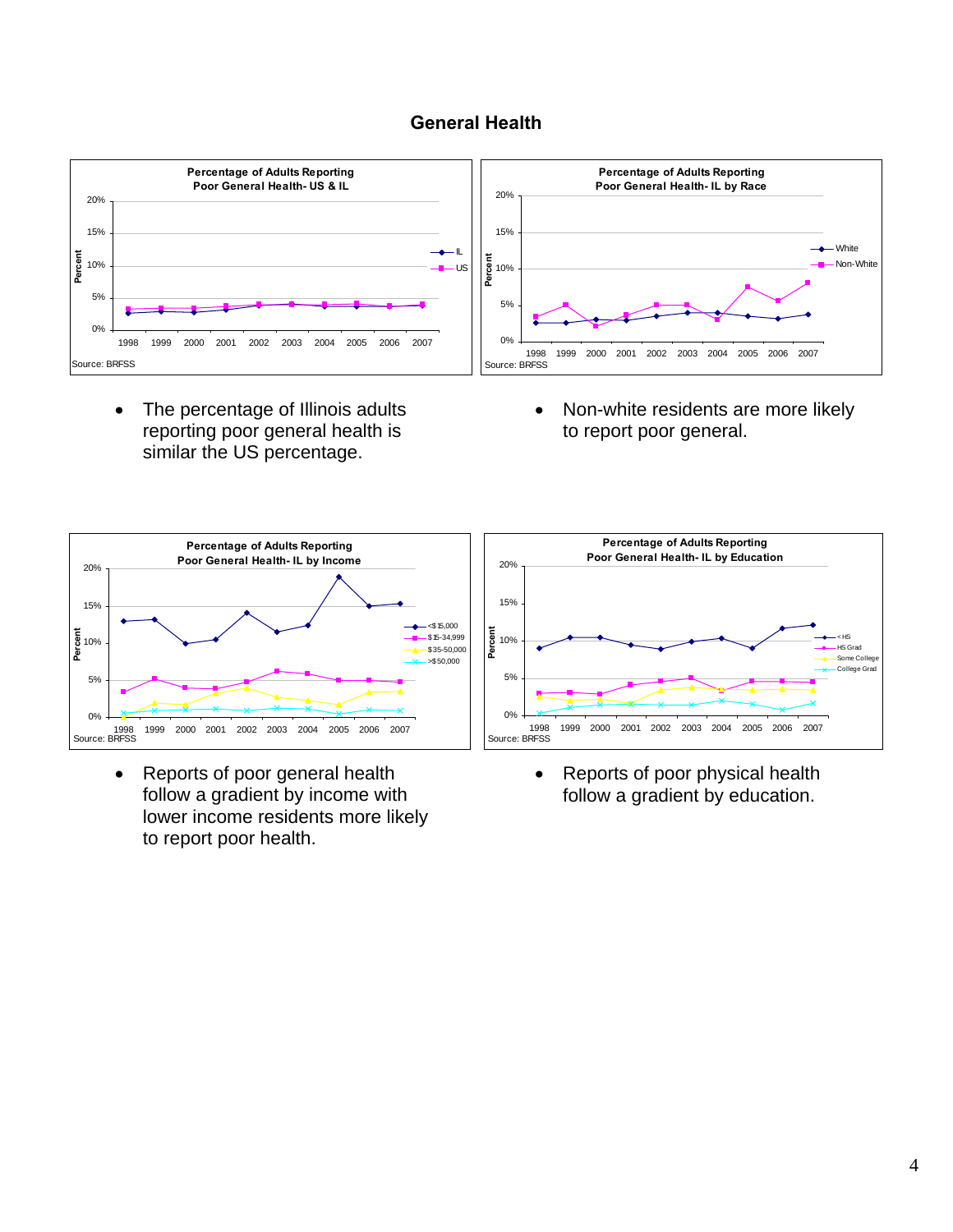# **Physical Health**



• Reports of poor physical health follow a gradient by income.

• Reports of poor physical health follow a gradient by age.



 A slightly higher percentage of males report poor physical health.

• Reports of poor physical health follow a gradient by income.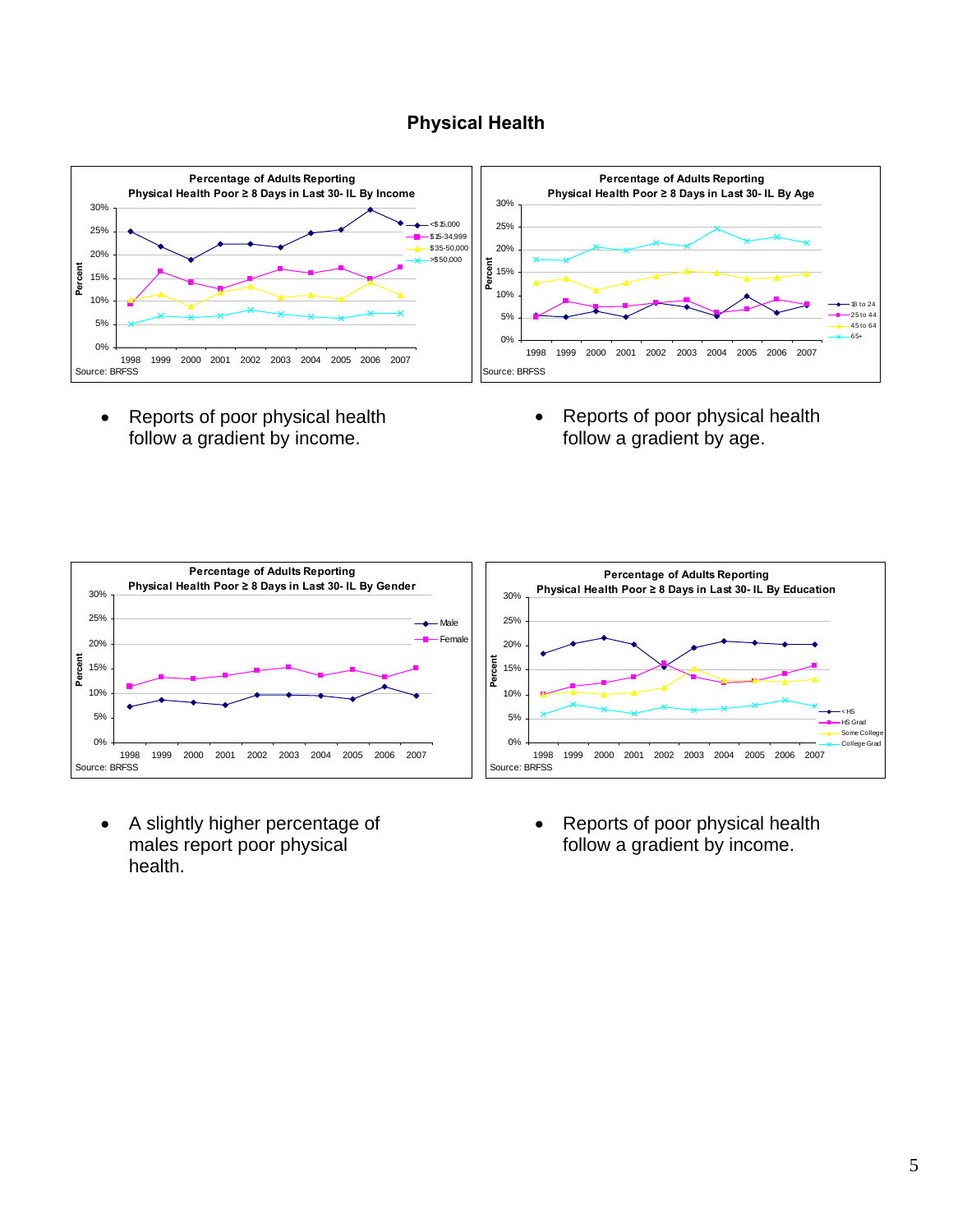# **2007 Ship Strategic Priority- Access**



#### **Insurance/Source of Care**

 Access to insurance follows a gradient by age with younger people less likely to have health insurance.



• The percentage of persons with health insurance follows an income gradient with lower income individuals less likely to have health insurance.



• Hispanics are less likely to be insured.

• Hispanics are less likely to have a specific, single source of care.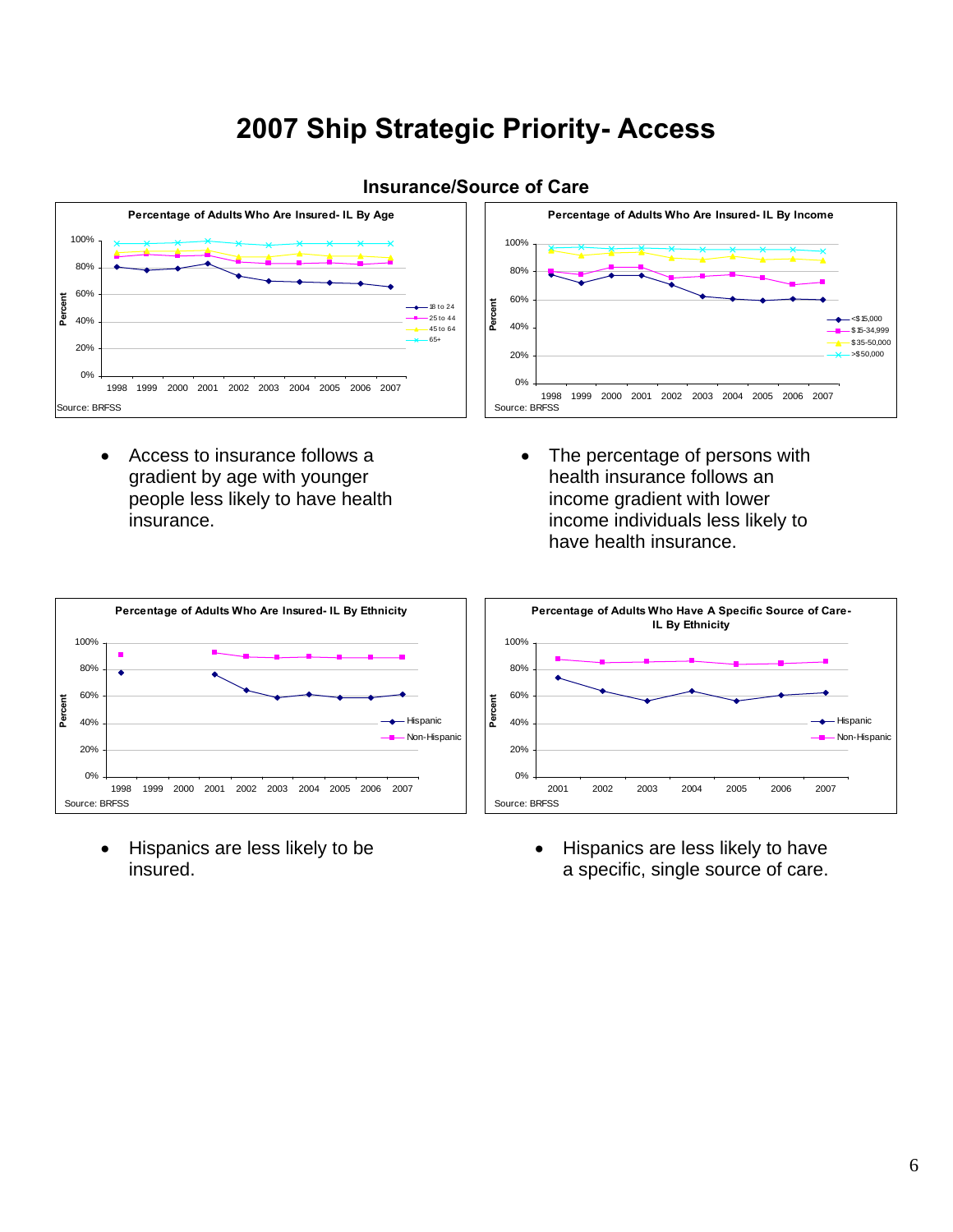#### **Immunizations**



• The percentage of Illinois children receiving the basic vaccination series is similar to the US.



 The percentage of Illinois adults receiving the flu vaccination is below the HP 2010 goal.



• The percentage of Illinois adults receiving the pneumonia vaccination is below the HP 2010 goal.



• The percentage of Hispanic adults who have ever received the pneumonia vaccine is lower than for Non-Hispanics.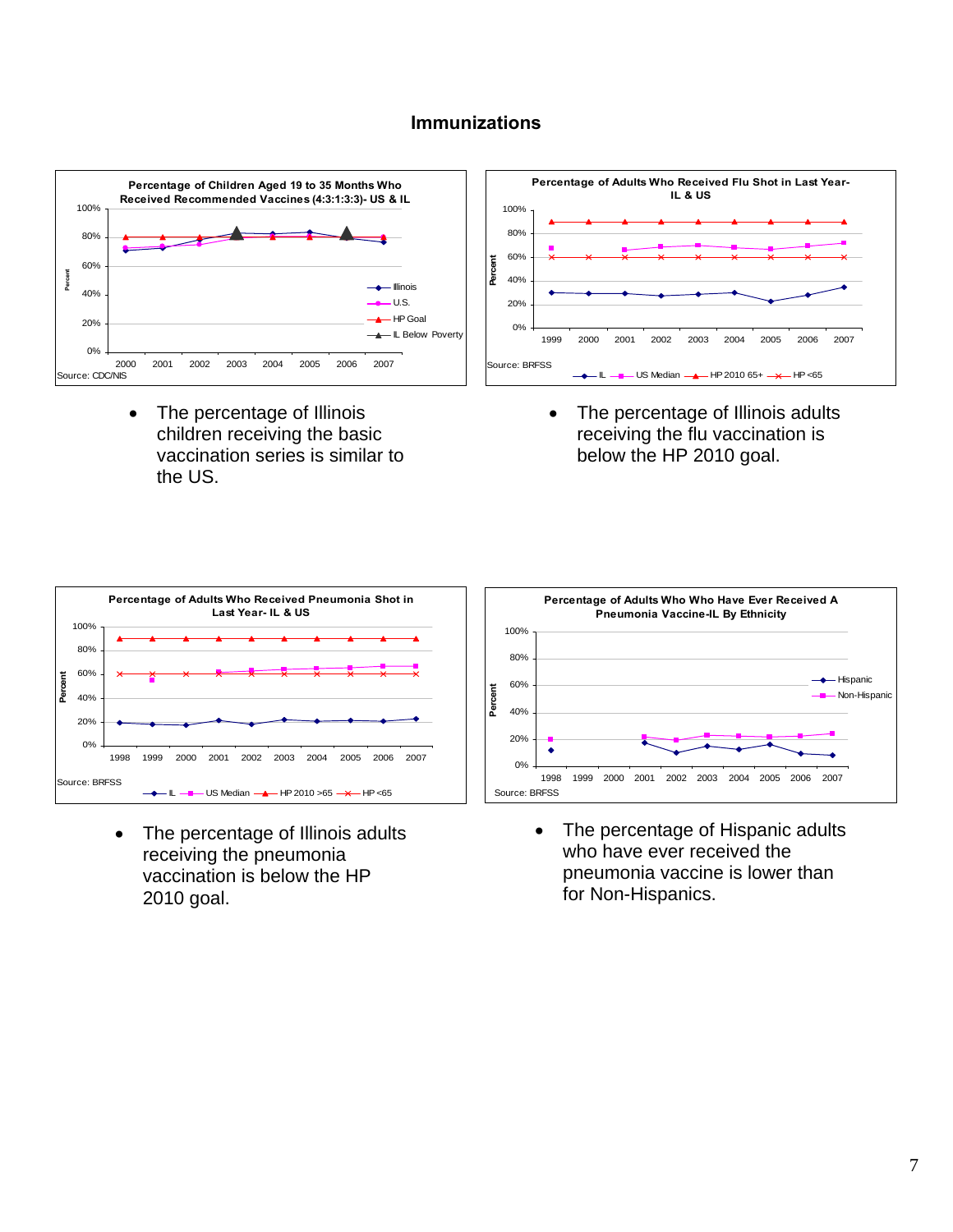



• The infant mortality rate for Blacks is much higher than for other race categories.



• The rate of Low Birth Weight in Illinois is much higher for Blacks than for Whites.



• The rate of Very Low Birth Weight in Illinois is similar to the US and above the HP 2010 target.



• The rate of Very Low Birth Weight is much higher for Blacks than for Whites in Illinois.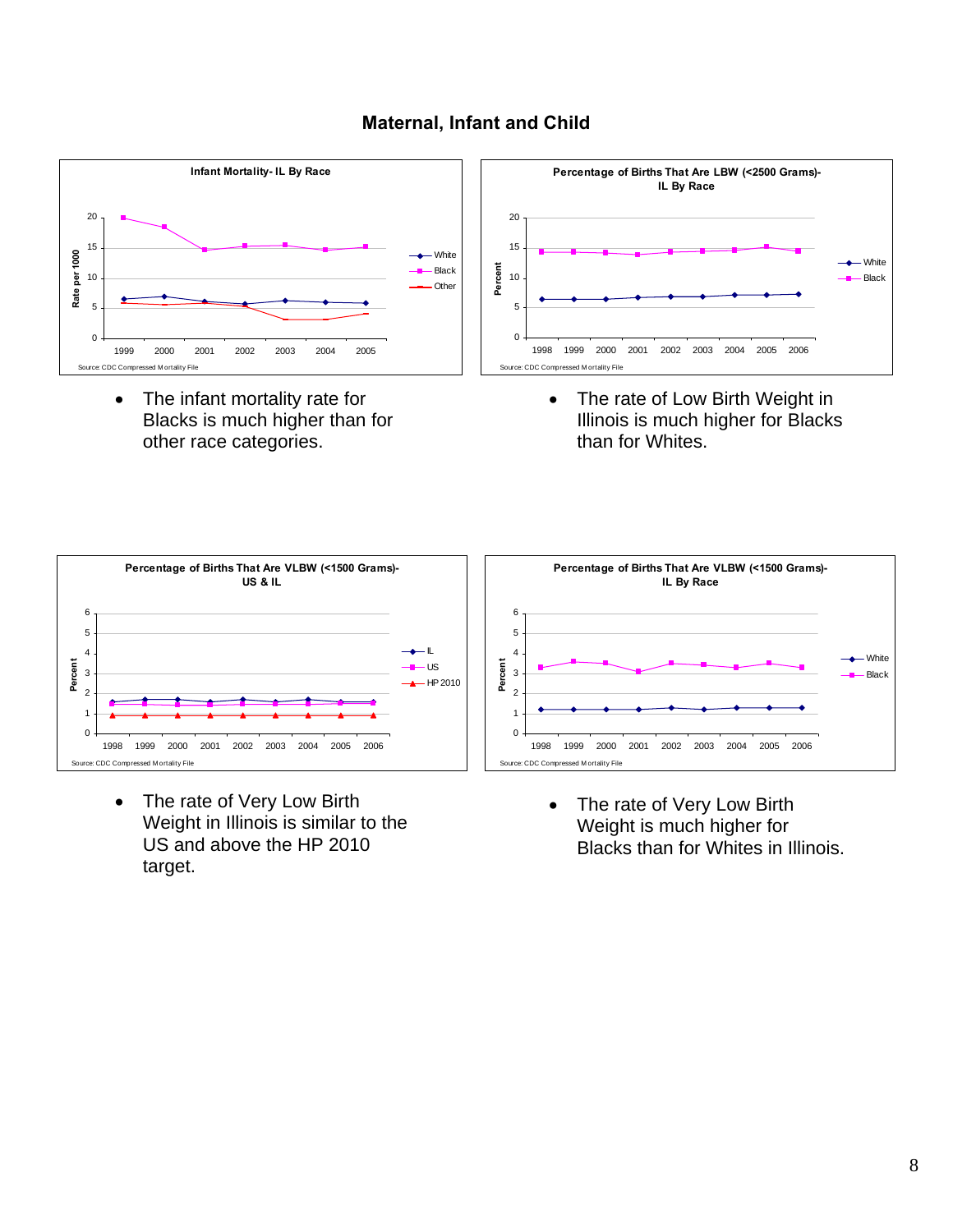# **Oral Health**



• Non-White adults were less likely to have seen a dentist in the past year.



• Hispanic adults were less likely to have seen a dentist in the past year.



 Adults with lower incomes were less likely to have seen a dentist in the past year.



• Adults with less education were less likely to have seen a dentist in the past year.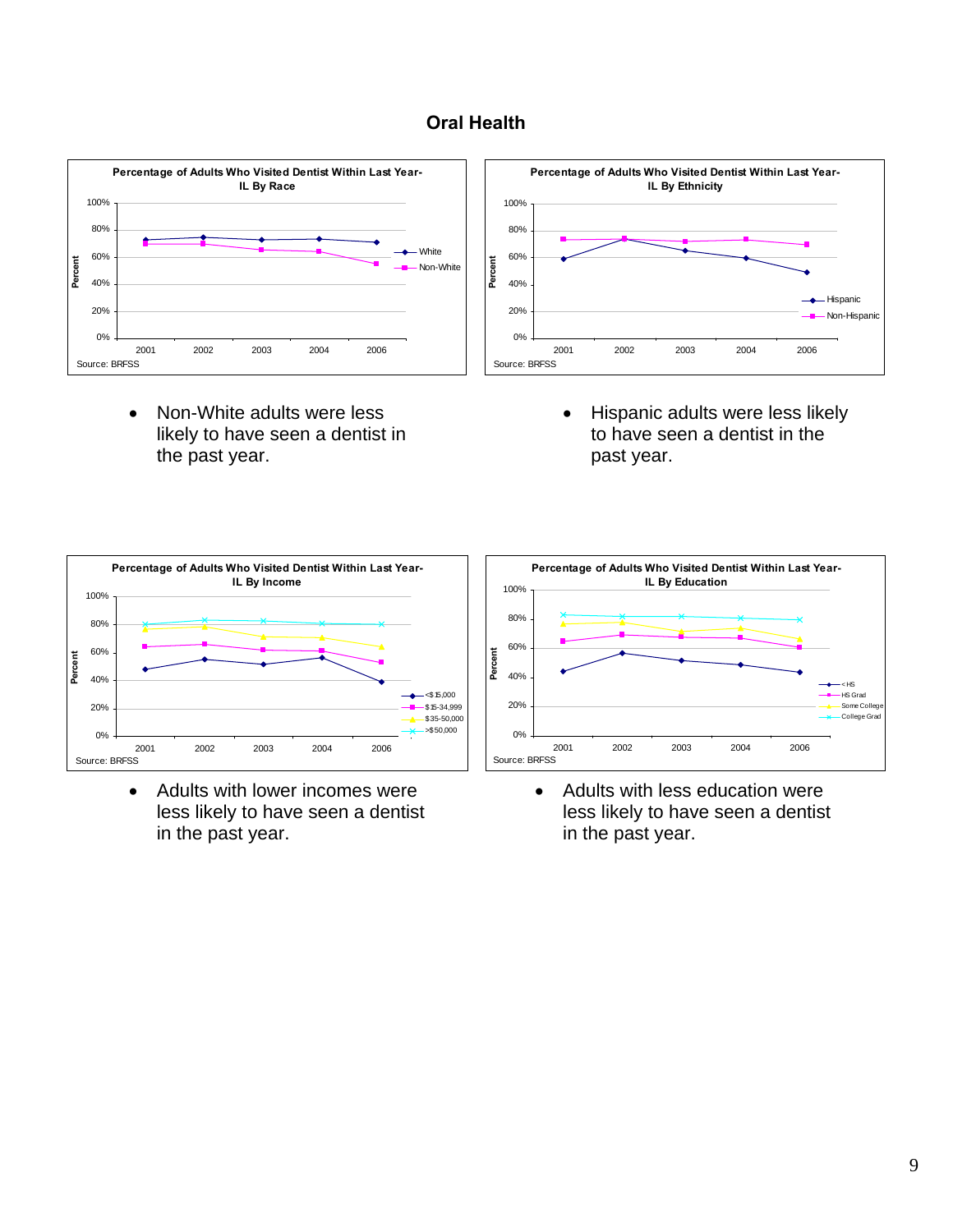# **Oral Health**



• The percentage of  $3<sup>rd</sup>$  grade students in Illinois who have had a dental caries (cavity) experience is shown above by geographic area. The HP 2010 goal is 42 percent.



 $\bullet$  The percentage of Illinois  $3^{\text{rd}}$ graders with sealants is shown above by geographic area. The HP 2010 goal is 50 percent.



 $\bullet$  The percentage of  $3^{\text{rd}}$  grade students in Illinois who have had a dental caries (cavity) experience is shown above by language spoken at home. The HP 2010 goal is 42 percent.



 $\bullet$  The percentage of  $3^{\text{rd}}$  grade students in Illinois with sealants is shown above by language spoken at home. The HP 2010 goal is 42 percent.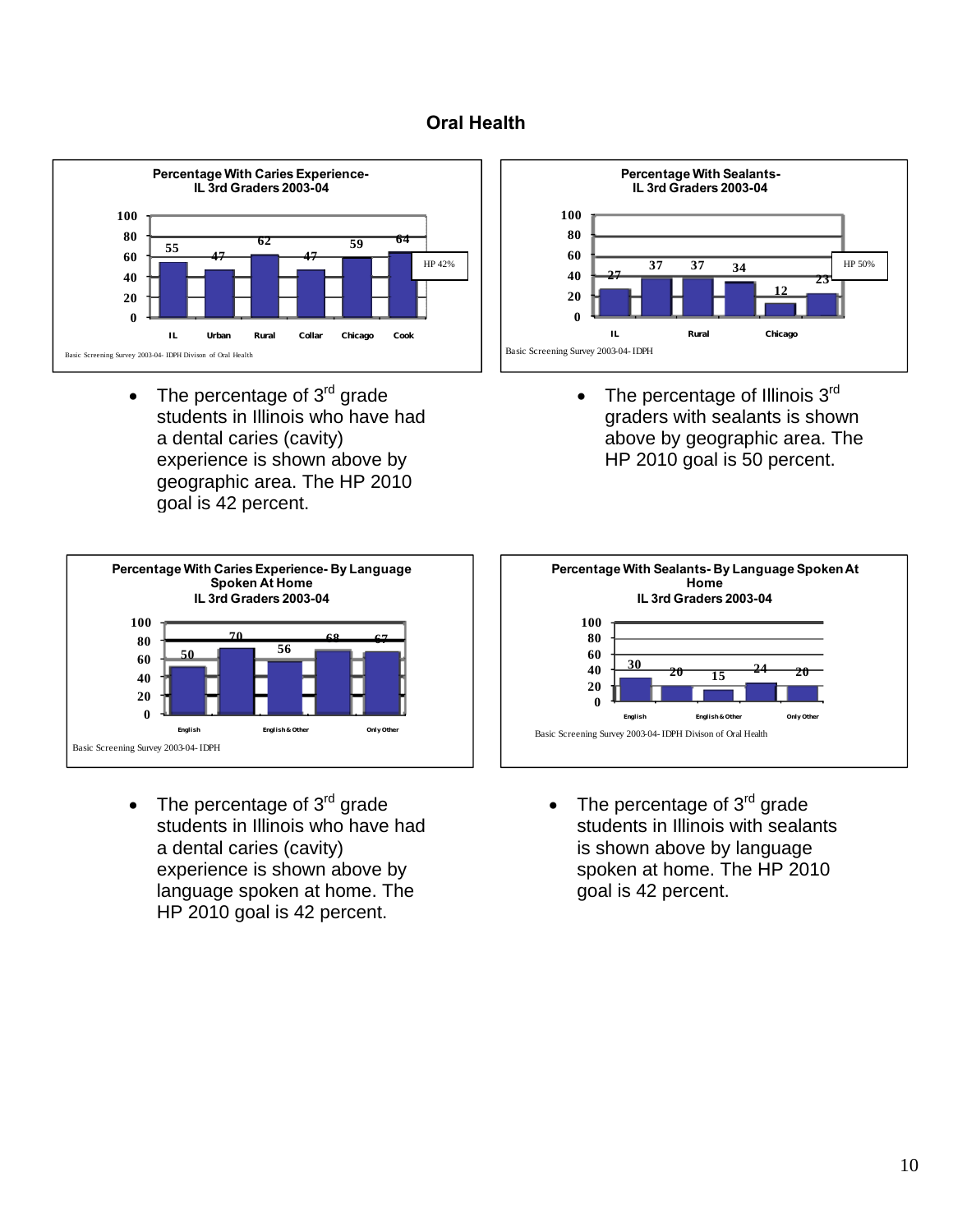# **2007 Ship Strategic Priority- Alcohol, Tobacco and Other Drugs**



• Blacks have higher mortality rates due to lung cancer.

• Blacks have higher mortality rates due to oral cancer.



• Males have higher mortality rates due to lung cancer.

• Males have higher mortality rates due to oral cancer.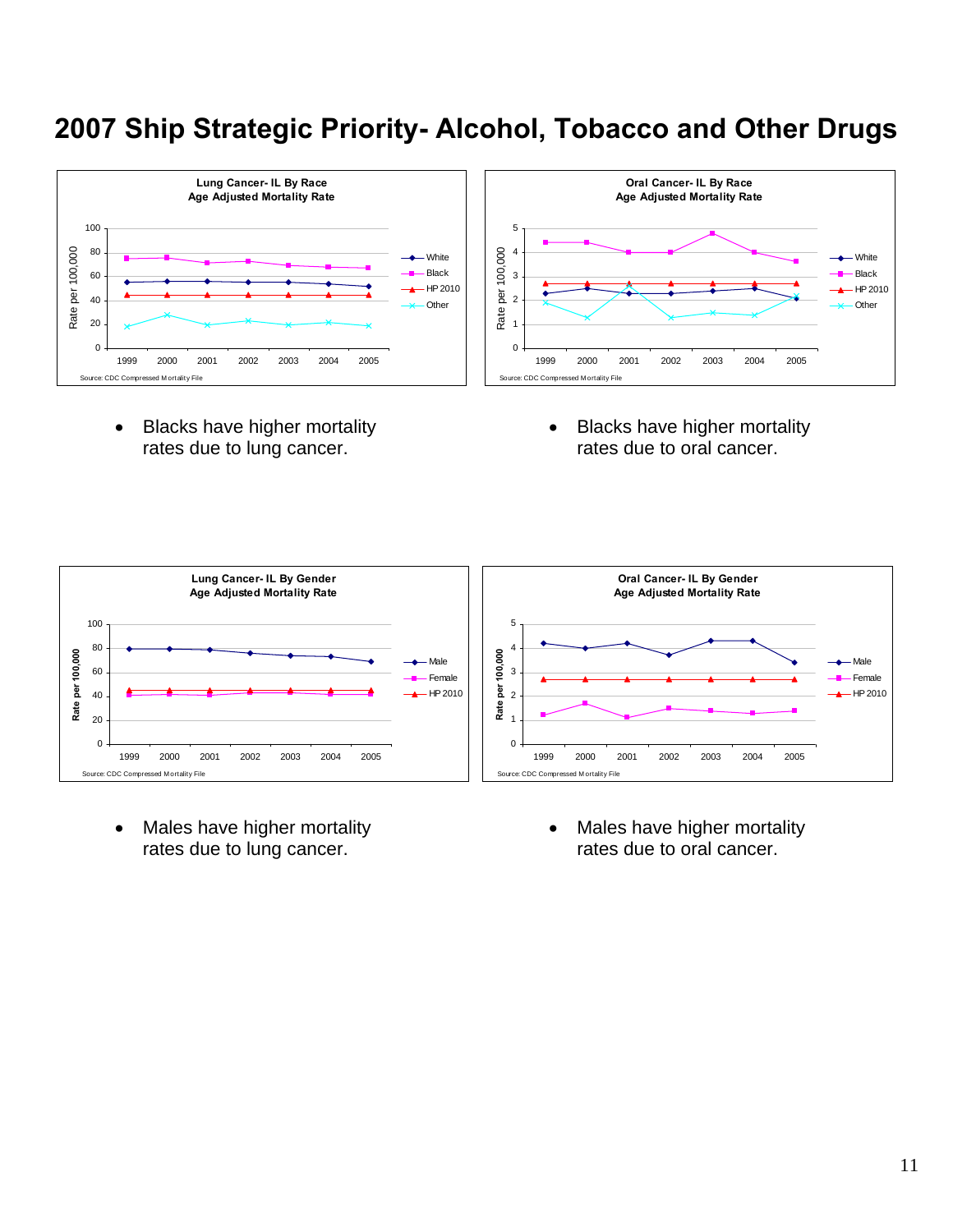## **Alcohol**



 The percentage of Illinois HS students who are current alcohol users has been similar to the US percentage both overall and for each gender separately.



• The percentage of Illinois adults who are at risk for binge drinking has been higher than the US percentage.



• Illinois males are more at risk for binge drinking than females.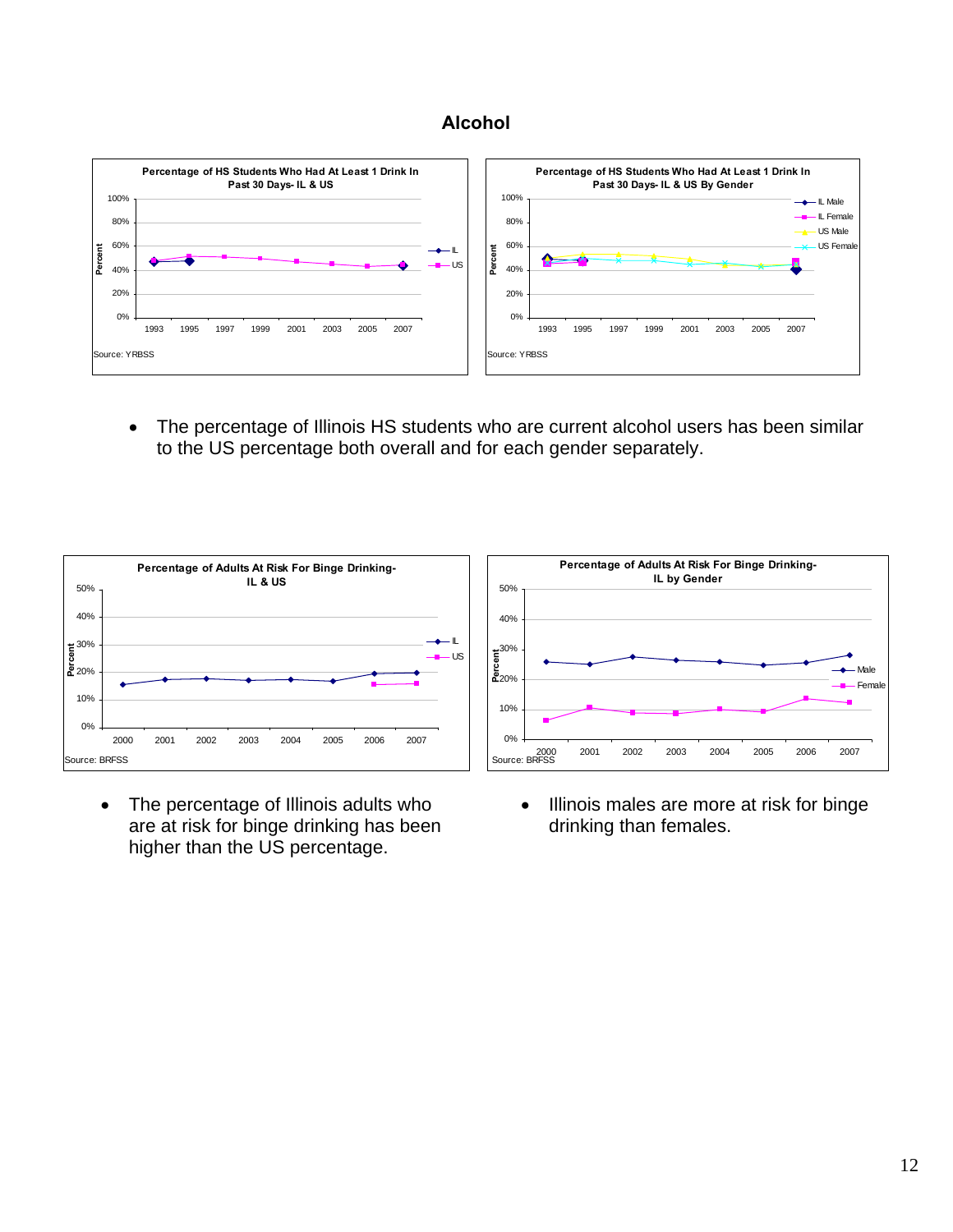## **Tobacco**



 The percentage of Illinois adults who are current smokers follows an age gradient.



 Low income Illinois residents are more likely to be current smokers.



 The percentage of Illinois HS students who are current smokers has been similar to the US percentage both overall and for each gender separately.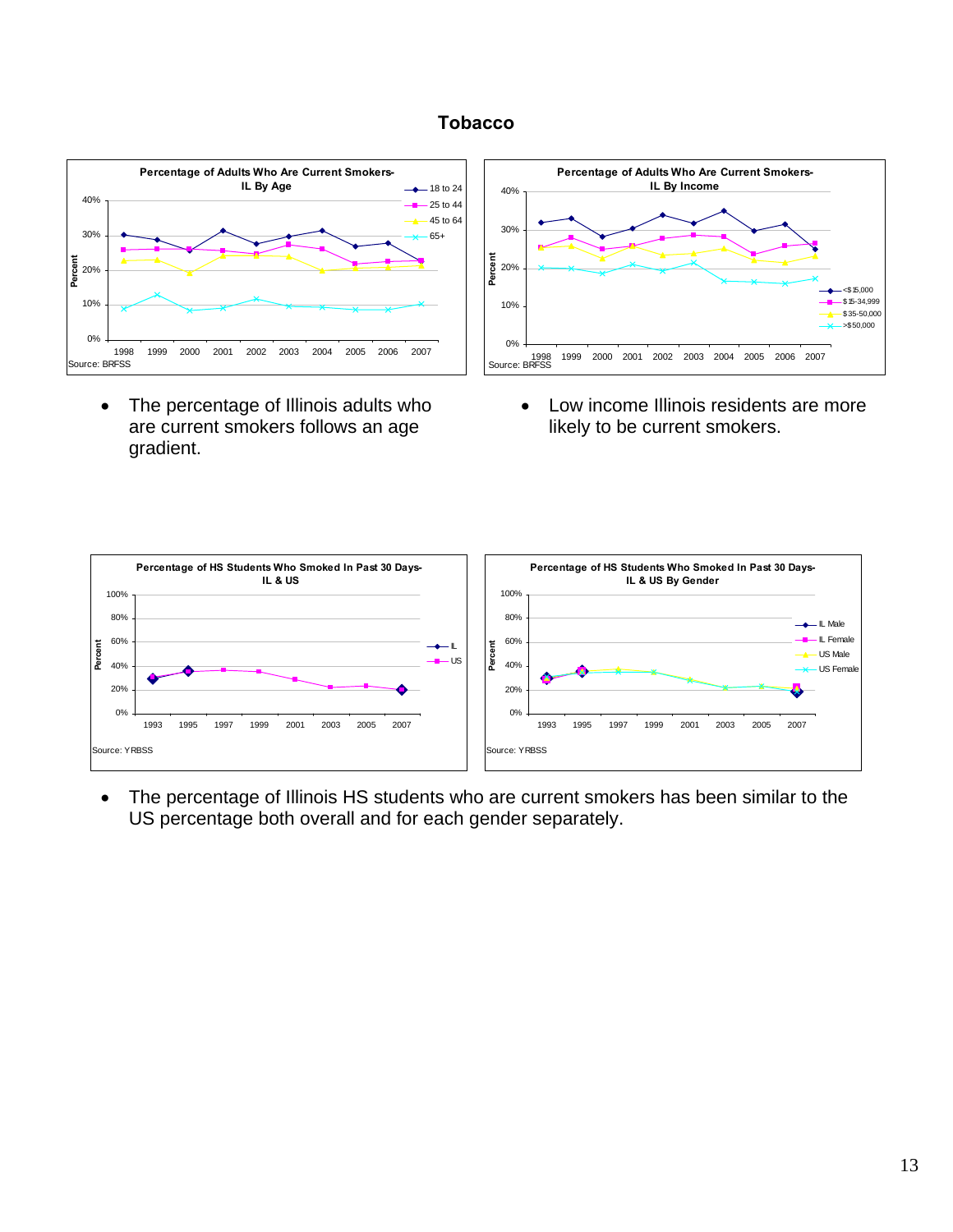# **2007 Ship Strategic Priority- Physical Activity/Obesity**



# **Overweight and Obesity**

• The percentages of HS students who are overweight in Illinois are lower than the US percentages for both males and females.



• The percentages of HS students who are obese in Illinois are similar to the US percentages for both males and females.



- The percentage of adults who are obese in Illinois follows a gradient by education level.
- The percentage of adults who are obese is higher for Non-Whites.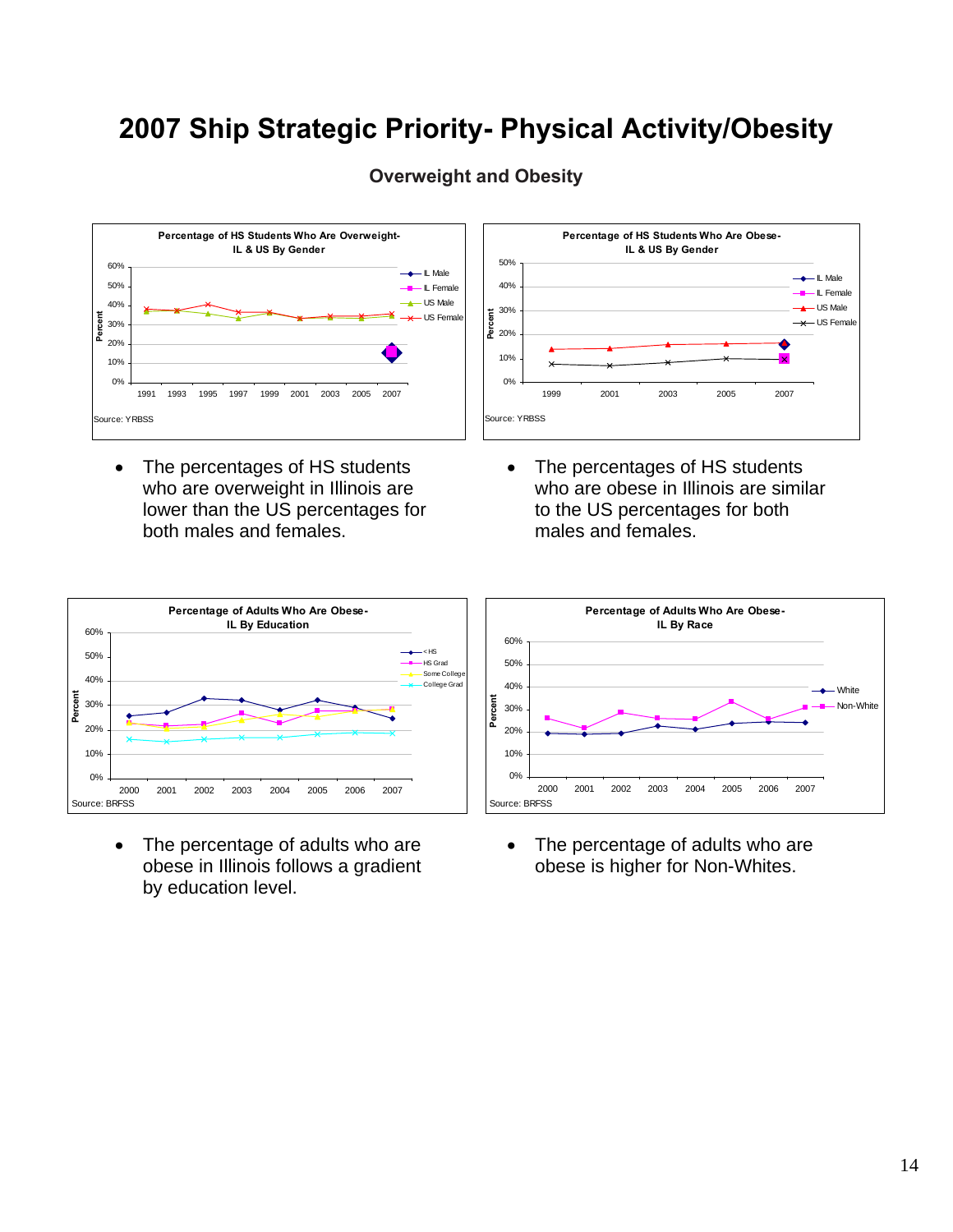# **Arthritis**



 Activity limitation because of joint pain is more prevalent in lower income populations.



 Activity limitation because of joint pain follows a gradient by education.



• Hispanics are more likely to report activity limitation because of joint pain.



 Women are more likely to report activity limitation because of joint pain.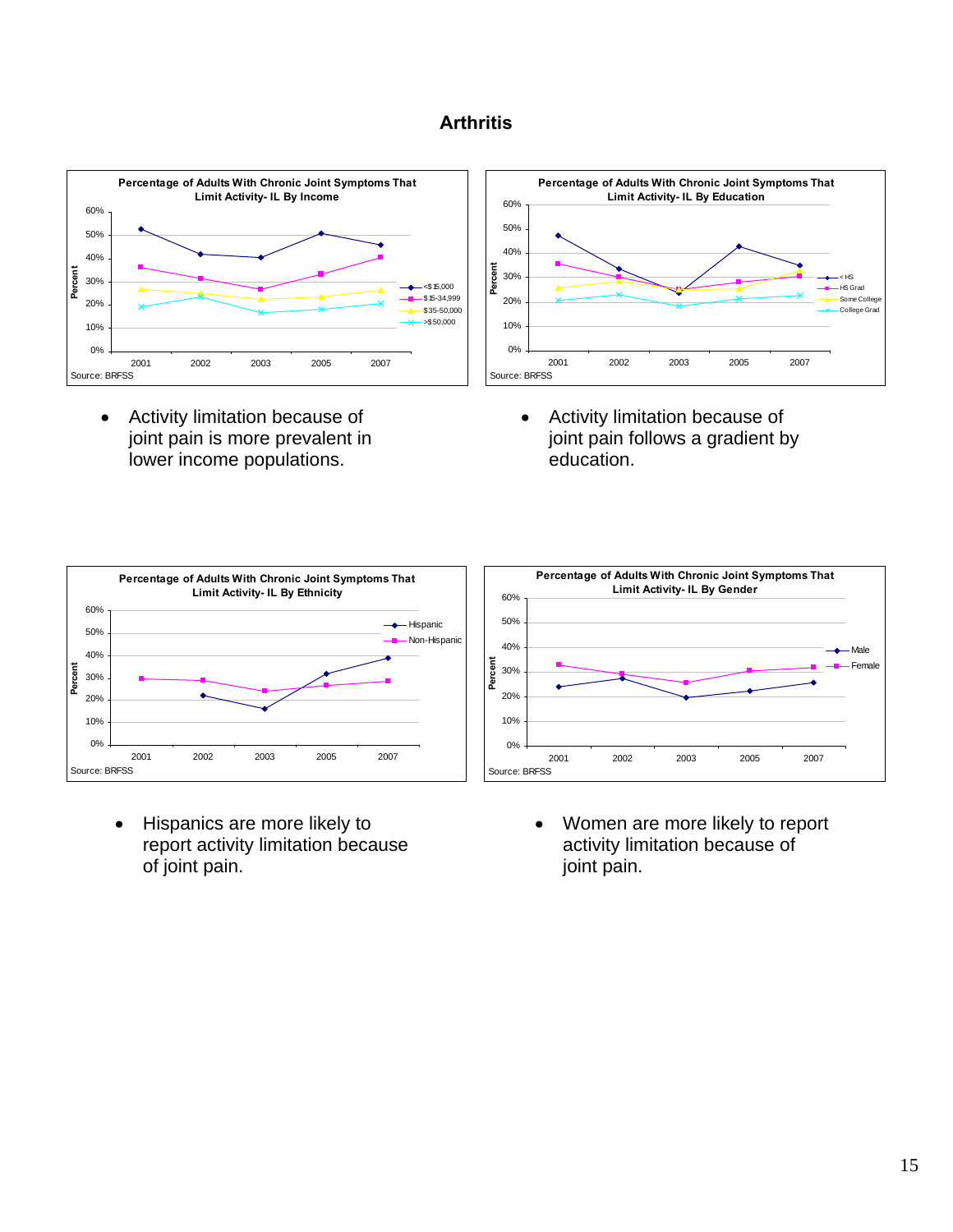### **Cancer**



• Males have higher rates for mortality due to all cancers. • Blacks have higher mortality rates due to all cancers.



 Mortality rates due to breast cancer in IL are similar to the US rates and above the HP 2010 target.

• Black women have higher mortality rates due to breast cancer.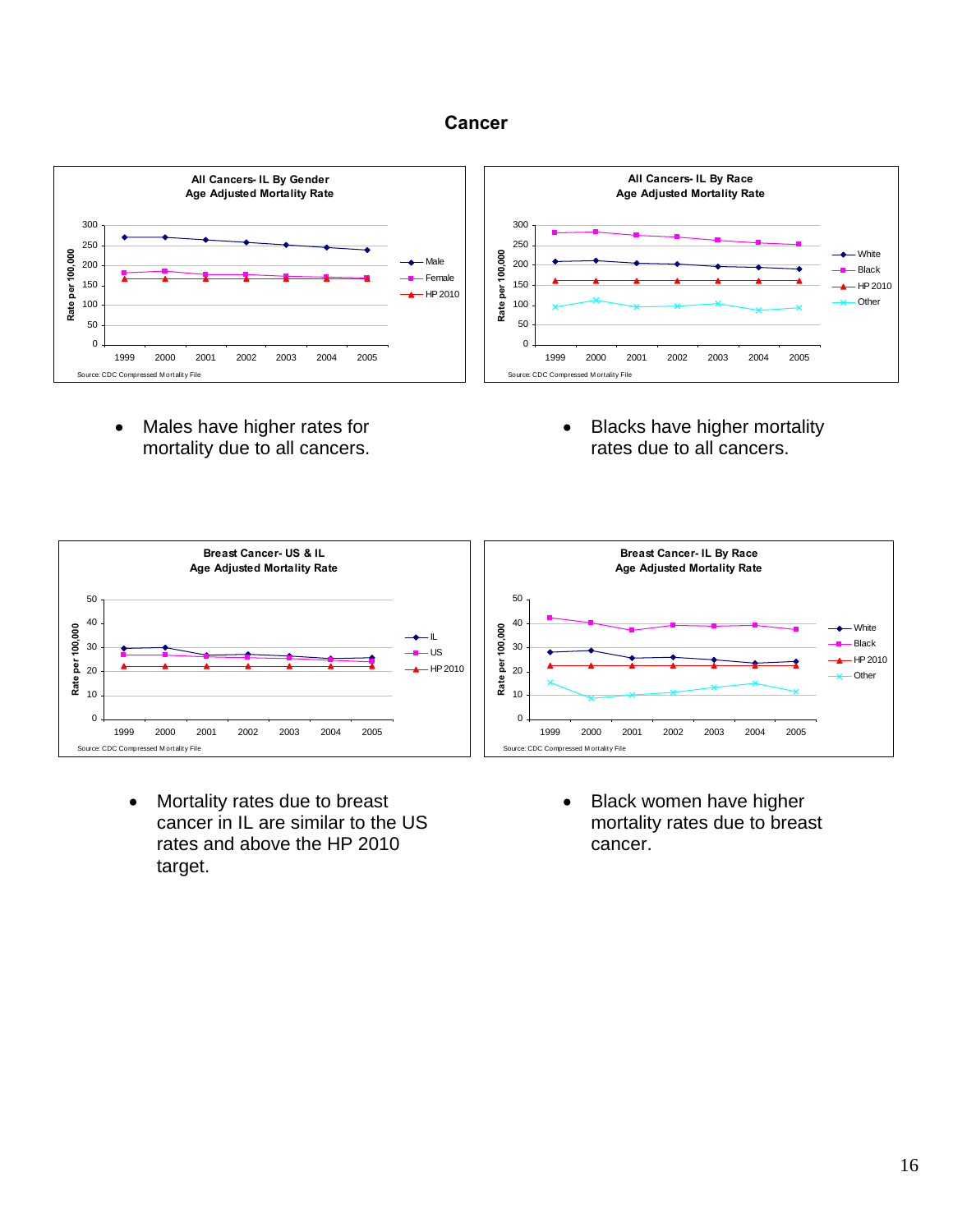

- Lower income women are less likely to have had a mammogram in the past two years.
- The percentage of women who have had a mammogram in the past two years has shown a varied pattern by education.



• Blacks have higher mortality rates due to colorectal cancer. • Males have higher mortality rates due to colorectal cancer.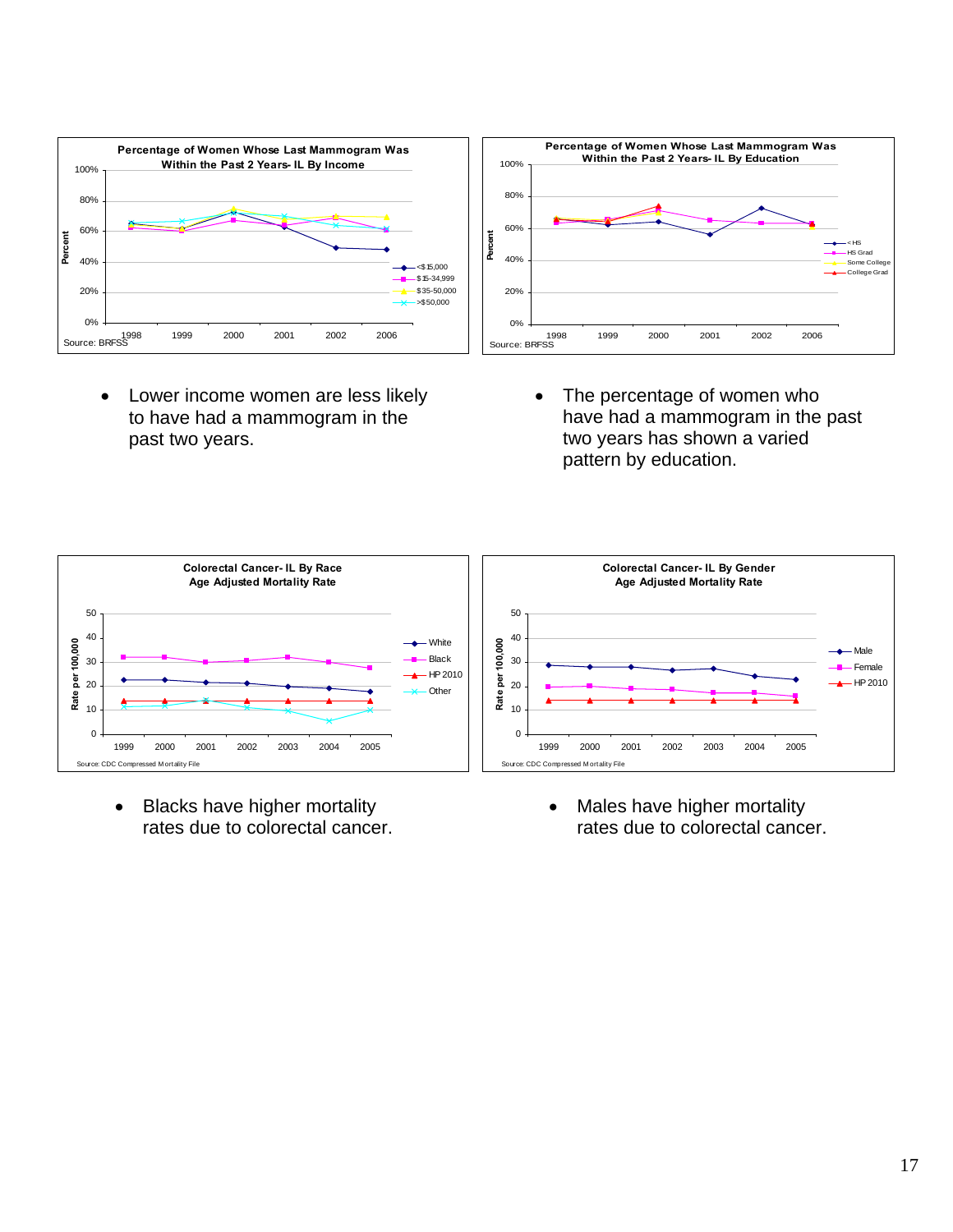#### **Diabetes**



• In Illinois Non-White persons are more likely to report the doctor has told them they are diabetic.



• There is a clear income gradient for persons reporting a diabetes diagnosis with lower income individuals more likely to report having been diagnosed.



• In Illinois, persons with less education are more likely to report their doctor gave them a diagnosis of diabetes.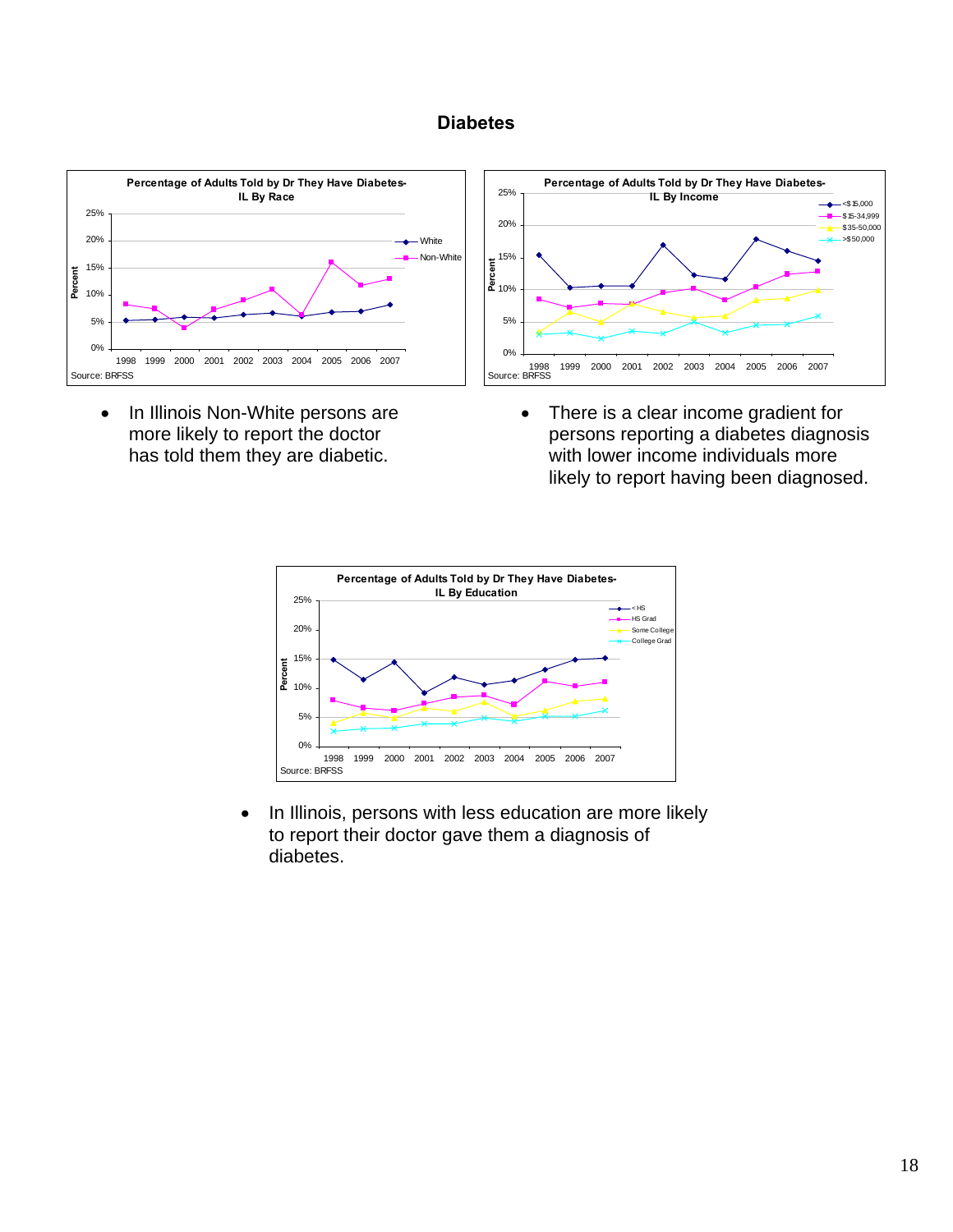### **Heart Disease and Stroke**



• Males have a higher cardiovascular mortality rate.



• Blacks have a higher cardiovascular mortality rate.



 Blacks have a higher mortality rate due to cerebrovascular disease.



• Hispanics are less likely to report having their cholesterol checked.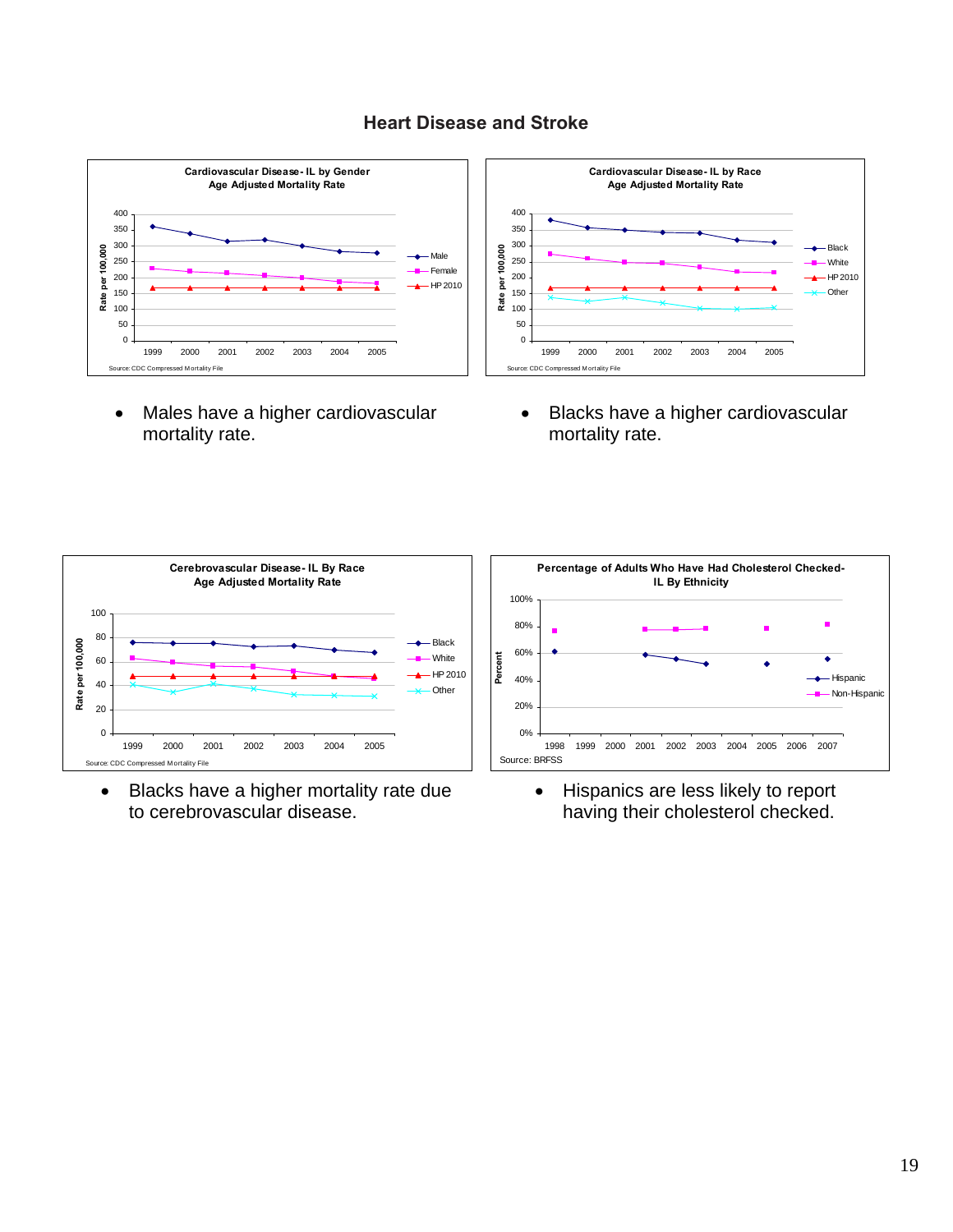# **Physical Activity**



• The percentage of HS students who attend PE class daily is slightly higher in Illinois than the US.



• The percentage of HS students who attend PE class daily is slightly higher in Illinois than the US for both genders.



- The percentage of adults who get the recommended physical activity is slightly lower in Illinois than the US.
- The percentage of adults who get the recommended physical activity follows a gradient by income.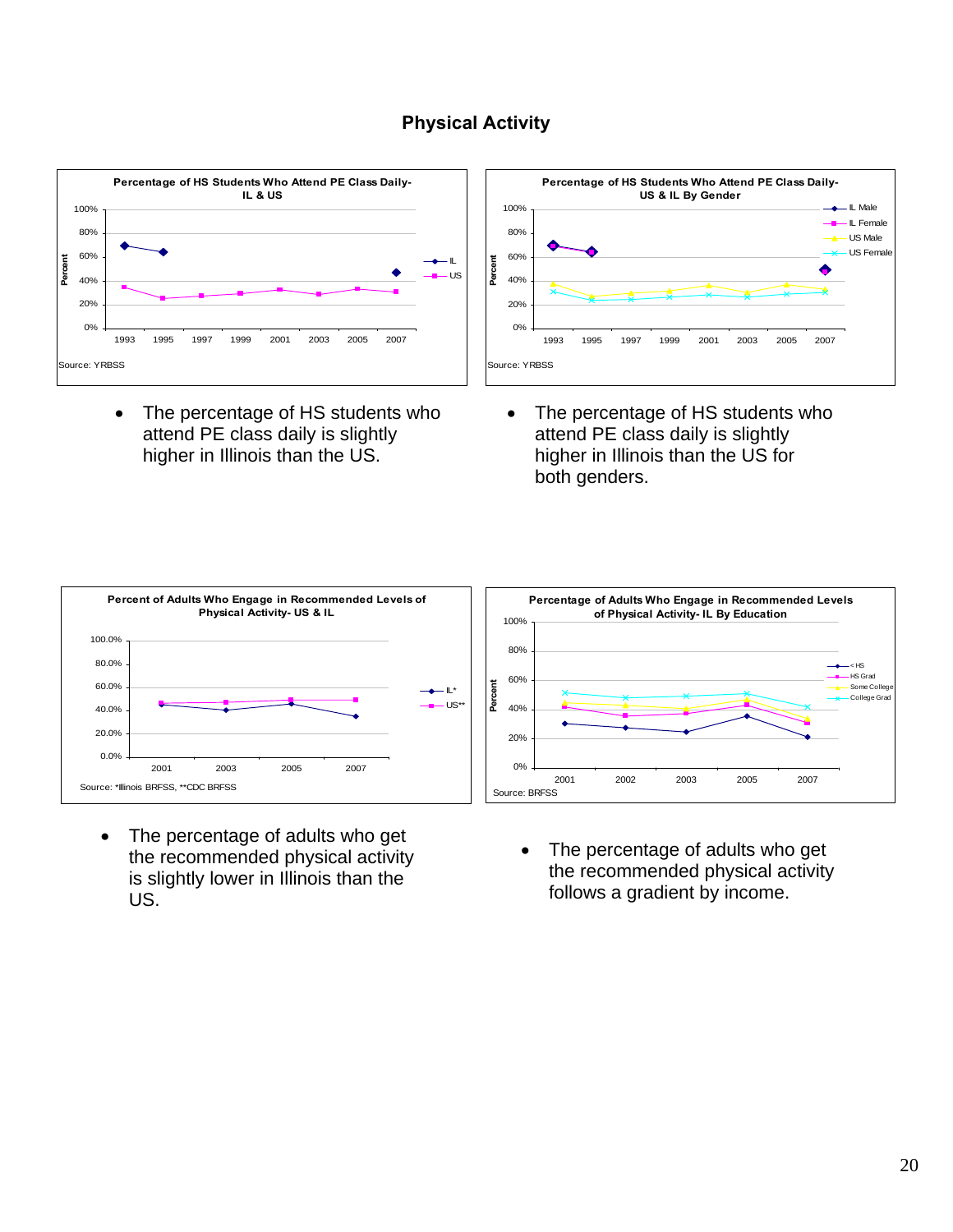# **2007 Ship Strategic Priority- Violence/Injury**



Motor Vehicle Deaths/ Homicide/ Fighting

• The mortality rate for motor vehicle crashes in Illinois is higher than the HP 2010 goal.



• The mortality rate for motor vehicle crashes is higher for males in Illinois.



• The homicide rate for Blacks is much higher than for Whites in Illinois.



• The percentage of Illinois HS students who reported being in a fight in the past year is similar to the US percentage.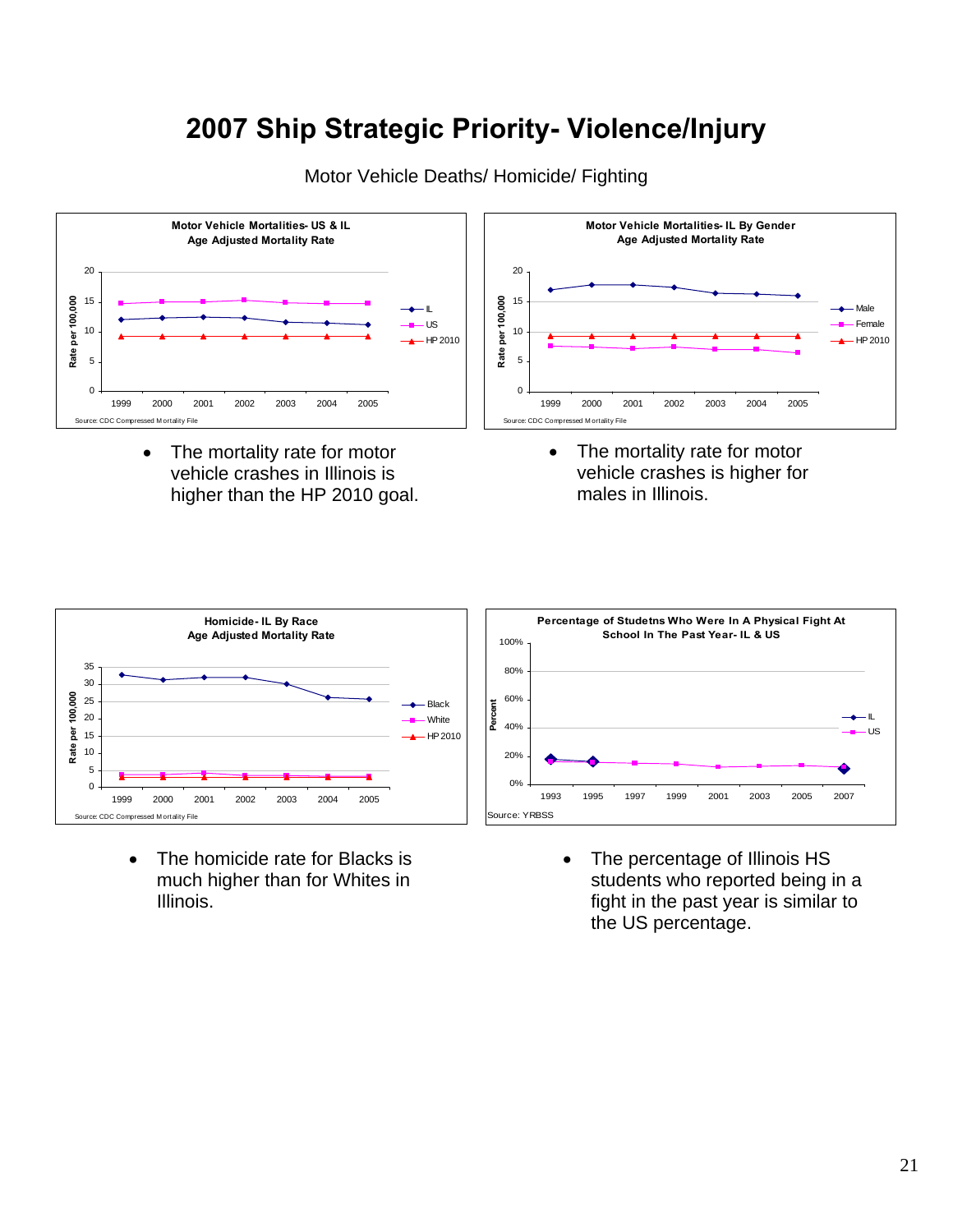### **Mental Health/Suicide**



• The rate of suicide in Illinois is higher for males than females. • The rate of suicide in Illinois is higher for Whites than for Blacks.



• The percentage of adults reporting poor mental health follows and income gradient.



• The percentage of HS students who report they have felt sad or hopeless for more than two weeks in the past year was similar to the US percentages for both males and females.